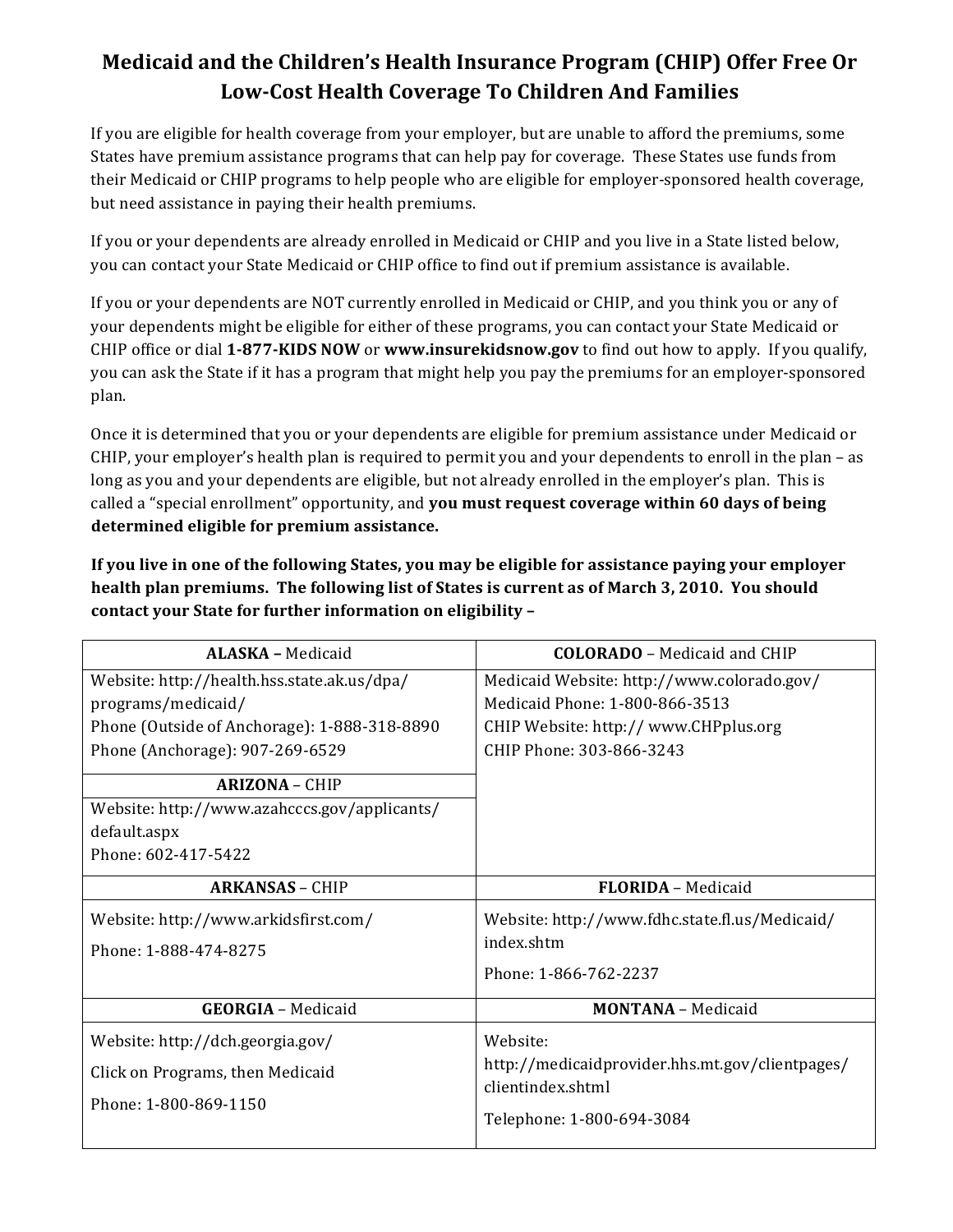| <b>IDAHO</b> - Medicaid and CHIP              | NEBRASKA - Medicaid                                                     |
|-----------------------------------------------|-------------------------------------------------------------------------|
| Medicaid Website:                             | Website:                                                                |
| www.accesstohealthinsurance.idaho.gov         | http://www.dhhs.ne.gov/med/medindex.htm                                 |
| Medicaid Phone: 208-334-5747                  | Phone: 1-877-255-3092                                                   |
| CHIP Website: www.medicaid.idaho.gov          |                                                                         |
| CHIP Phone: 1-800-926-2588                    |                                                                         |
| <b>INDIANA</b> - Medicaid                     | <b>NEVADA</b> - Medicaid and CHIP                                       |
| Website: http://www.in.gov/fssa/2408.htm      | Medicaid Website: http://dwss.nv.gov/                                   |
| Phone: 1-877-438-4479                         | Medicaid Phone: 1-800-992-0900                                          |
| <b>IOWA</b> - Medicaid                        | CHIP Website: http://www.nevadacheckup.nv.org/                          |
| Website: www.dhs.state.ia.us/hipp/            | CHIP Phone: 1-877-543-7669                                              |
| Phone: 1-888-346-9562                         |                                                                         |
| <b>KANSAS</b> - Medicaid                      | <b>NEW HAMPSHIRE - Medicaid</b>                                         |
| Website: https://www.khpa.ks.gov              | Website: http://www.dhhs.state.nh.us/DHHS/                              |
| Phone: 800-766-9012                           | MEDICAIDPROGRAM/default.htm                                             |
|                                               | Phone: 1-800-852-3345 x 5254                                            |
| <b>KENTUCKY</b> - Medicaid                    | NEW JERSEY - Medicaid and CHIP                                          |
| Website: http://chfs.ky.gov/dms/default.htm   | Medicaid Website: http://www.state.nj.us/                               |
| Phone: 1-800-635-2570                         | humanservices/dmahs/clients/medicaid/                                   |
| LOUISIANA - Medicaid                          | Medicaid Phone: 1-800-356-1561                                          |
| Website: www.dhh.louisiana.gov/offices/?ID=92 | CHIP Website: http://www.njfamilycare.org/<br>index.html                |
| Phone: 1-888-342-6207                         | CHIP Phone: 1-800-701-0710                                              |
| <b>MAINE - Medicaid</b>                       | NEW MEXICO - Medicaid and CHIP                                          |
| Website: http://www.maine.gov/dhhs/oms/       | Medicaid Website:                                                       |
| Phone: 1-800-321-5557                         | http://www.hsd.state.nm.us/mad/index.html                               |
| <b>MASSACHUSETTS - Medicaid and CHIP</b>      | Medicaid Phone: 1-888-997-2583                                          |
| Medicaid & CHIP Website:                      | <b>CHIP Website:</b>                                                    |
| http://www.mass.gov/MassHealth                | http://www.hsd.state.nm.us/mad/index.html<br>Click on Insure New Mexico |
| Medicaid & CHIP Phone: 1-800-462-1120         | CHIP Phone: 1-888-997-2583                                              |
| <b>MINNESOTA</b> - Medicaid                   | <b>NEW YORK - Medicaid</b>                                              |
| Website: http://www.dhs.state.mn.us/          | Website: http://www.nyhealth.gov/health_care/                           |
| Click on Health Care, then Medical Assistance | medicaid/                                                               |
| Phone: 800-657-3739                           | Phone: 1-800-541-2831                                                   |
| <b>MISSOURI</b> - Medicaid                    | <b>NORTH CAROLINA - Medicaid</b>                                        |
| Website: http://www.dss.mo.gov/mhd/index.htm  | Website: http://www.nc.gov                                              |
| Phone: 573-751-6944                           | Phone: 919-855-4100                                                     |